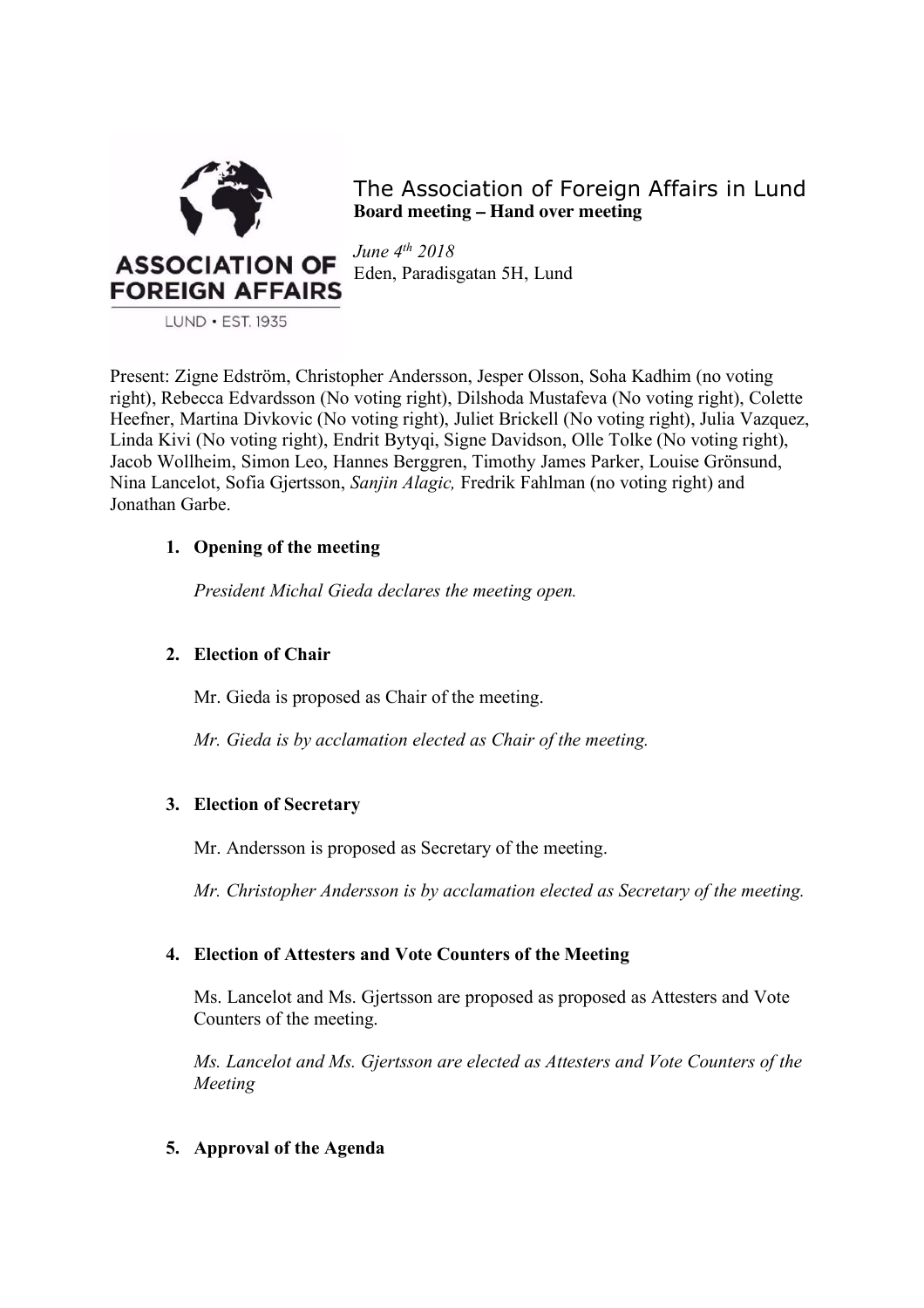Ms. Heefner wants to add 'Trip to Taiwan' to other points.

Mr. Garbe wants to add 'Get-active meeting' to other points.

*The agenda, with the proposed amendments, is approved by acclamation.* 

## **6. Presidium reporting**

## Presidents

*Ms. Edström thanks the current board for this year and the last weeks. She then lists few things that needs to be done before July: reporting the FBA grand and the annual report for the annual meeting in September.* 

#### **Secretary**

*Mr. Andersson gives a heads up for the attesters since March, as they will need to attestet protocols.* 

#### Treasurer

*Mr. Leo informs that he had a meeting with the Treasurer electus.* 

#### Head of IT

*Mr. Wollheim informs that Head of IT electus will be having a hand over meeting regarding changing the website.* 

Mr. Fahlman enters the meeting at 6.26 PM.

## **7. UFS reporting**

Mr. Berggren informs that he had his hand over meeting with UFS rep. Electa Gjertsson today, and that the UFS Forum weekend will be held at October  $25<sup>th</sup> - 26<sup>th</sup>$ . He tells how the NCIA project went and the Youth Charlemagne Prize.

Ms. Edström reports about the Annual Election Meeting of UFS, which was held in Linköping in May. The new UFS presidium is the following:

President: *Sakari Teerikoski (UF Uppsala)* Vice President: *Amandah Andersson (UF Uppsala)* Secretary: *Christopher Andersson (UPF Lund)* Treasurer: *Rafael Rodrigo (UF Stockholm)* Head of Communications: *Melinda Nilsson (UF Uppsala)*

During the meeting, UFS changed a budget post for the trips to the 'Folk & Försvar' conferences, and accepted the upcoming working plan for the upcoming operational year.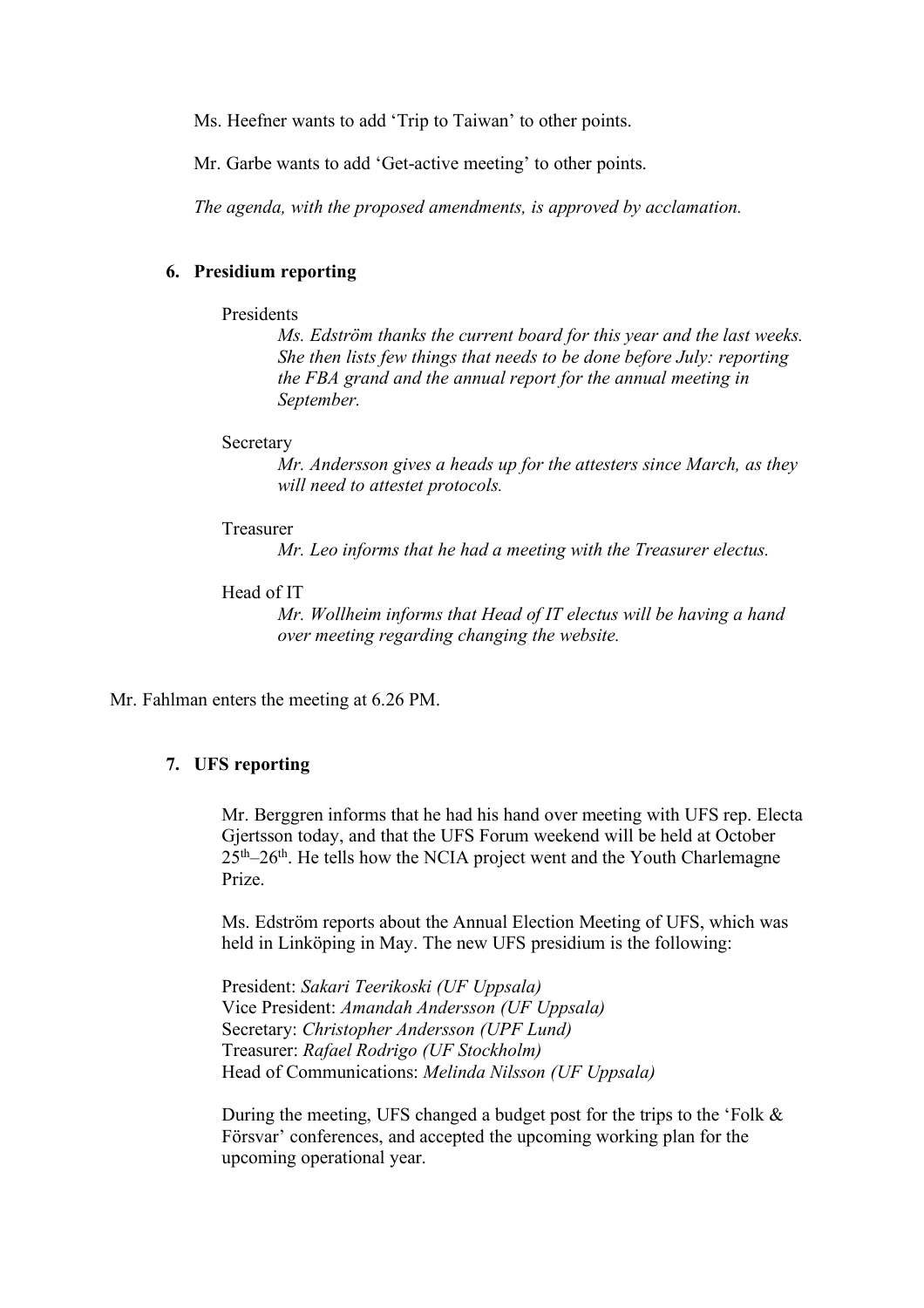Ms. Divkovic leaves the meeting at 6.43 PM.

#### **8. Committee reporting**

Activity Committee

*The Activity Committee reports that the pictures from the ball will soon be uploaded. The study circles reporting is not finished yet. They are also ordering new board medals; a standardized medal that can be used every year.* 

## Career Committee

*Study circles and hand over are finished. They had the meeting with Ms. Kivi and will be having another one with Linda and Mr. Pupp through Skype tomorrow. Regarding the Copenhagen trip, Ms. Kivi reports that it was successful.* 

## Lecture Committee

*The Lecture Committee had its last lecture last Wednesday. They will have a hand over meeting as they already have written the hand over document.* 

#### Magazine Committee

*The Magazine Committee has published its last Magazine. The hand over was held a week ago, and the committee had its kickout last weekend.*

#### PR Committee

*The PR Committee has started selling tote bags. The committee has sold more or less half of them (the heads ordered 50 tote bags in total), at the prize of 60 kr. They had the hand over meeting yesterday with Ms. Brickell. They further reports that they want two camera positions for the upcoming operational year.* 

#### Radio Committee

*Not present, but Mr. Alagic, Electus, is here and reports that they had their hand over meeting.* 

#### Travel Committee

*The heads informs that they do not have much to report. They have been invited to go to Taiwan – but will bring that up as a separate point. They also inform that they have done all their climate compensation.*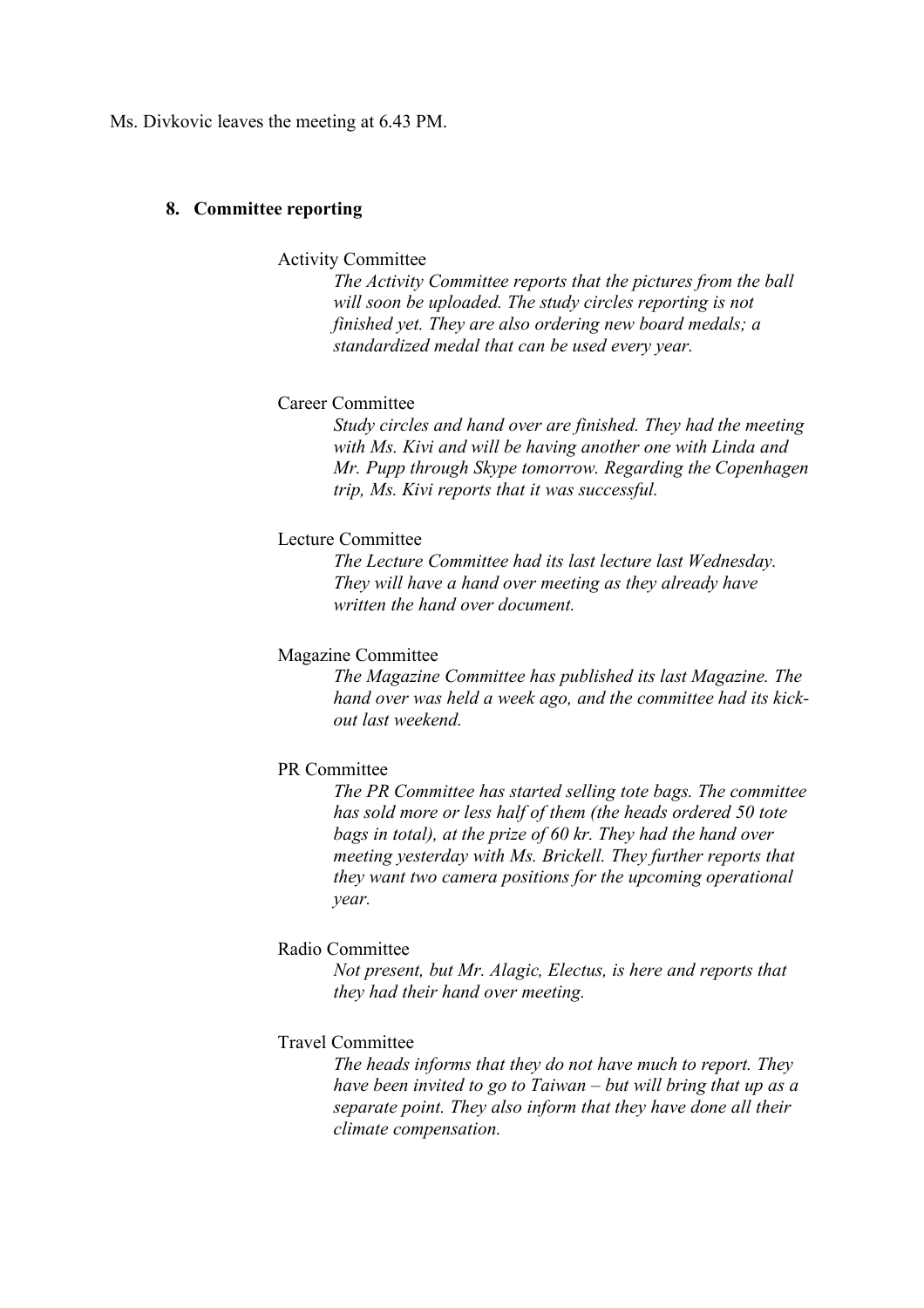Webzine Committee *The heads reports that it only has one article left to publish. They have had their handover meeting and study circles are not reported yet but will be soon.* 

Meeting goes into recession at 7.01 PM. Meeting is resumed at 7.17 PM.

Ms. Mustafeva leaves the meeting during the recession.

## **9. Motion about adapting a Transparency and Participation Policy.**

Mr. Jonatan Garbe presents his motion.

The board discusses the motion after his presentation.

*Discussion summary*

Many voices consider that much of the guidelines in the policy should not be in a separate policy, but in the bylaws. They feel it is wrong to put bylaws matters into separate documents. Mr. Berggren puts 4.2 as an example.

Furthermore, much text in the motion is very vague and not specific. Mr. Andersson gives 3.1–3.3 as examples.

Mr. Andersson also raises the principle issue: If we start to regulate bylaws matters into separate documents, it diminishes the purpose with bylaws.

Many of the present, including the motion authors, agrees with the bylaws-issues.

Ms. Gjertsson also raises the issue of micro managing the committees, that this motion presents. Ms. Kadhim agrees.

Mr. Garbe informs that the board is not discussing the template. Many of the present like the template.

The meeting goes into recession at 8.38 PM. The meeting is resumed at 8.44 PM.

Ms. Vázquez leaves the meeting during the recession.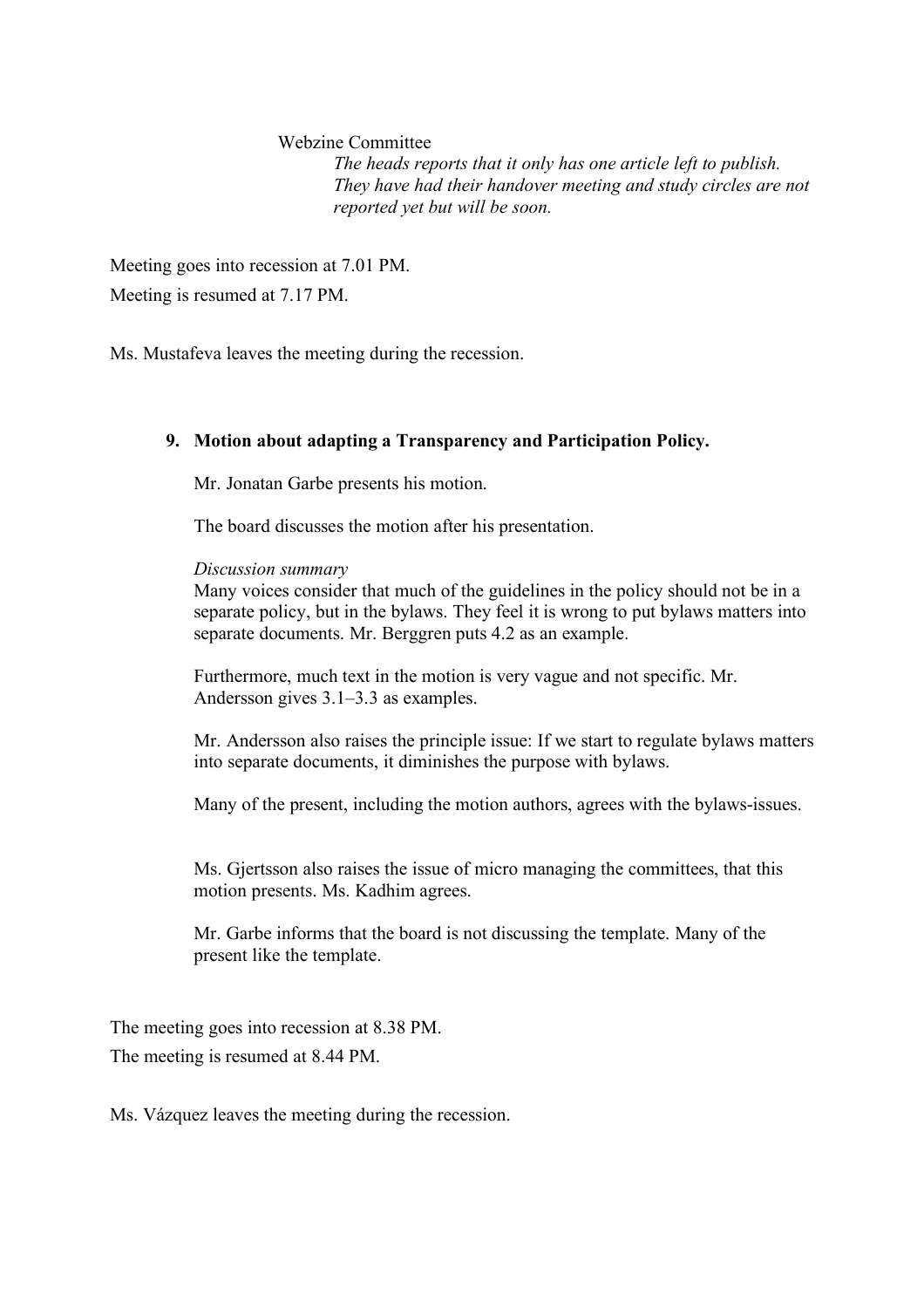The meeting decides to proceed with the motion and three votes. Should the second vote fall, the third vote falls automatically.

First vote Does the board accept the Transparency and Participation Policy?

Aye: Zero (0) votes No: Twelve (12) votes Abstaining: Three (3) abstaining

*The Noes' have it and the first vote fails.* 

Second vote Does the board accept the attached document called 'Trusted Positions' as the template for future establishment of trusted positions?

Aye: Five (5) votes No: Five (5) votes Abstaining: Five (5) abstaining

As it is a draw, the decision is taken by a coin-flip: *The Ayes' have it and the second vote succeeds.*

Third vote Does the board accept the trusted positions with the attached specifications (please see motion)?

Aye: Three (3) votes No: Ten (10) votes Abstain: Two (2) abstaining

*The Noes' have it and the third vote fails.* 

#### **10. Other points**

Kick-out

*The board kick-out dinner will be held around 8. There are two more spots in a sofa or bed.* 

## Trip to Taiwan

*There has been an invite to students at Lund University. How should we decide on who will go? A suggestion is to open it up for current and future board members. The travel committee is keen to arrange and facilitate the trip.* 

*The travel committee gets the responsibility over this arrangement.*